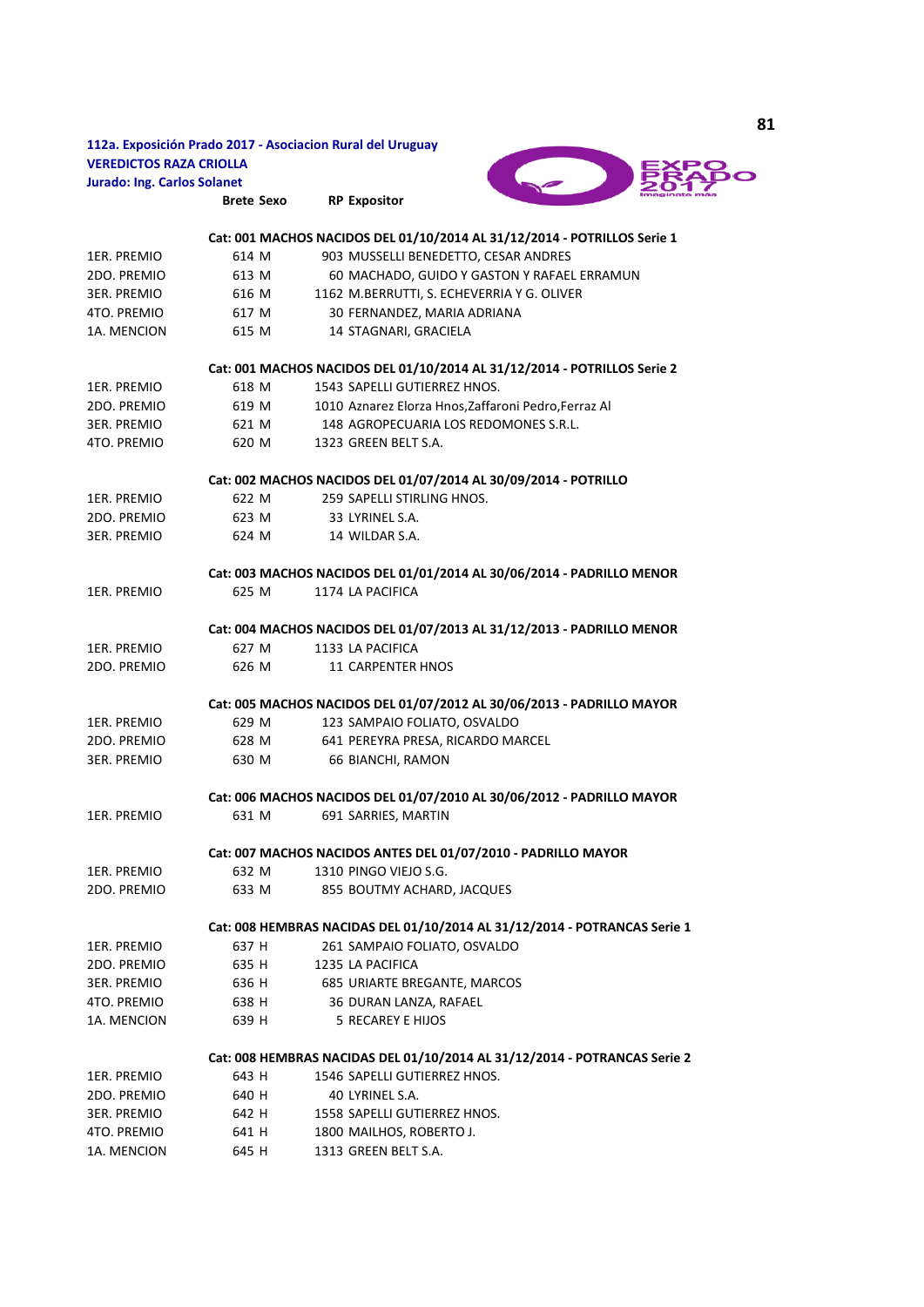|                    |              | Cat: 009 HEMBRAS NACIDAS DEL 01/07/2014 AL 30/09/2014 - POTRANCAS                |
|--------------------|--------------|----------------------------------------------------------------------------------|
| 1ER. PREMIO        | 647 H        | 1283 GREEN BELT S.A.                                                             |
| 2DO. PREMIO        | 646 H        | 32 LYRINEL S.A.                                                                  |
|                    |              | Cat: 010 HEMBRAS NACIDAS DEL 01/01/2014 AL 30/06/2014 - YEGUA MENOR              |
| 1ER. PREMIO        | 648 H        | 1851 PINGO VIEJO S.G.                                                            |
|                    |              | Cat: 013 HEMBRAS NACIDAS DEL 01/07/2013 AL 31/12/2013 - YEGUA MENOR              |
| 1ER. PREMIO        | 649 H        | 505 GAMARRA, ANASTASIO                                                           |
| 2DO. PREMIO        | 652 H        | 1826 PINGO VIEJO S.G.                                                            |
| <b>3ER. PREMIO</b> | 651 H        | 699 MONTANS Y CECILIA FERRANDO, JUAN                                             |
| 4TO. PREMIO        | 650 H        | 634 URIARTE BREGANTE, MARCOS                                                     |
|                    |              | Cat: 014 HEMBRAS NACIDAS DEL 01/07/2012 AL 30/06/2013 - YEGUA MAYOR              |
| 1ER. PREMIO        | 653 H        | 597 URIARTE BREGANTE, MARCOS                                                     |
| 2DO. PREMIO        | 654 H        | 587 SAVIO MATTOS, JOSE LUIS                                                      |
|                    |              | Cat: 015 HEMBRAS NACIDAS DEL 01/07/2010 AL 30/06/2012 - YEGUA MAYOR              |
| 1ER. PREMIO        | 657 H        | 852 AZNAREZ ELORZA HNOS                                                          |
| 2DO. PREMIO        | 655 H        | 1051 LA PACIFICA                                                                 |
| <b>3ER. PREMIO</b> | 656 H        | 1335 URIARTE, ESTEBAN                                                            |
|                    | <b>MAYOR</b> | Cat: 016 HEMBRAS NACIDAS ANTES DEL 01/07/2013 (C/ CERTIFICADO DE PREÑEZ) - YEGUA |
| 1ER. PREMIO        | 659 H        | 285 GARCIA SIRCH Y NICOLAS PIAS, ADRIAN                                          |
|                    |              | Cat: 018 HEMBRAS NACIDAS ANTES DEL 01/07/2010 - YEGUA MAYOR                      |
| 1ER. PREMIO        | 660 H        | 420 LA CONTIENDA S.A.                                                            |
|                    |              | Cat: 020 MACHOS NACIDOS DEL 01/10/2016 AL 31/12/2016 - INCENTIVO MENOR           |
| 1ER. PREMIO        | 661 M        | 10 PEREYRA PRESA, RICARDO MARCEL                                                 |
|                    |              | Cat: 024 MACHOS NACIDOS DEL 01/10/2015 AL 31/12/2015 - INCENTIVO MAYOR           |
| 1ER. PREMIO        | 662 M        | 943 CAMPIOTTI, JOSE MA.                                                          |
| 2DO. PREMIO        | 663 M        | 14 ZAFFARONI SCALDAFERRO, PEDRO                                                  |
| <b>3ER. PREMIO</b> | 665 M        | 305 SAMPAIO FOLIATO, OSVALDO                                                     |
| 4TO. PREMIO        | 666 M        | 316 SAMPAIO FOLIATO, OSVALDO                                                     |
| 1A. MENCION        | 664 M        | 445 BERRUTTI, MARCELO                                                            |
|                    |              | Cat: 028 HEMBRAS NACIDAS DEL 01/10/2016 AL 31/12/2016 - INCENTIVO MENOR          |
| 1ER. PREMIO        | 669 H        | 11 PEREYRA PRESA, RICARDO MARCEL                                                 |
|                    |              | Cat: 32 INCENTIVO MAYOR HEMBRAS NAC. 01/10/2015 AL 31/12/2015                    |
| 1ER. PREMIO        | 658 H        | 82 PIEGAS MARTINI, FLAVIO V.                                                     |
| 2DO. PREMIO        | 676 H        | 922 CAMPIOTTI, JOSE MA.                                                          |
| 3ER. PREMIO        | 673 H        | 16 HOLTZ, JORGE                                                                  |
| 4TO. PREMIO        | 672 H        | 752 PEREYRA PRESA, RICARDO MARCEL                                                |
| 1A. MENCION        | 674 H        | 976 MUSSELLI BENEDETTO, CESAR ANDRES                                             |
| 2DA. MENCION       | 671 H        | 427 SARRIES, MARTIN                                                              |
| 3A. MENCION        | 675 H        | 748 PEREYRA PRESA, RICARDO MARCEL                                                |
| 4A. MENCION        | 670 H        | 7 RECAREY E HIJOS                                                                |
|                    |              | Cat: 33 INCENTIVO MAYOR HEMBRAS NACIDAS DEL 01/07/2015 AL 30/09/2015             |
| 1ER. PREMIO        | 679 H        | 2 ZAFFARONI Y ALVARO RODRIGUEZ, PEDRO                                            |
| 2DO. PREMIO        | 680 H        | 275 SAMPAIO FOLIATO, OSVALDO                                                     |
| 3ER. PREMIO        | 677 H        | 14 HOLTZ, JORGE                                                                  |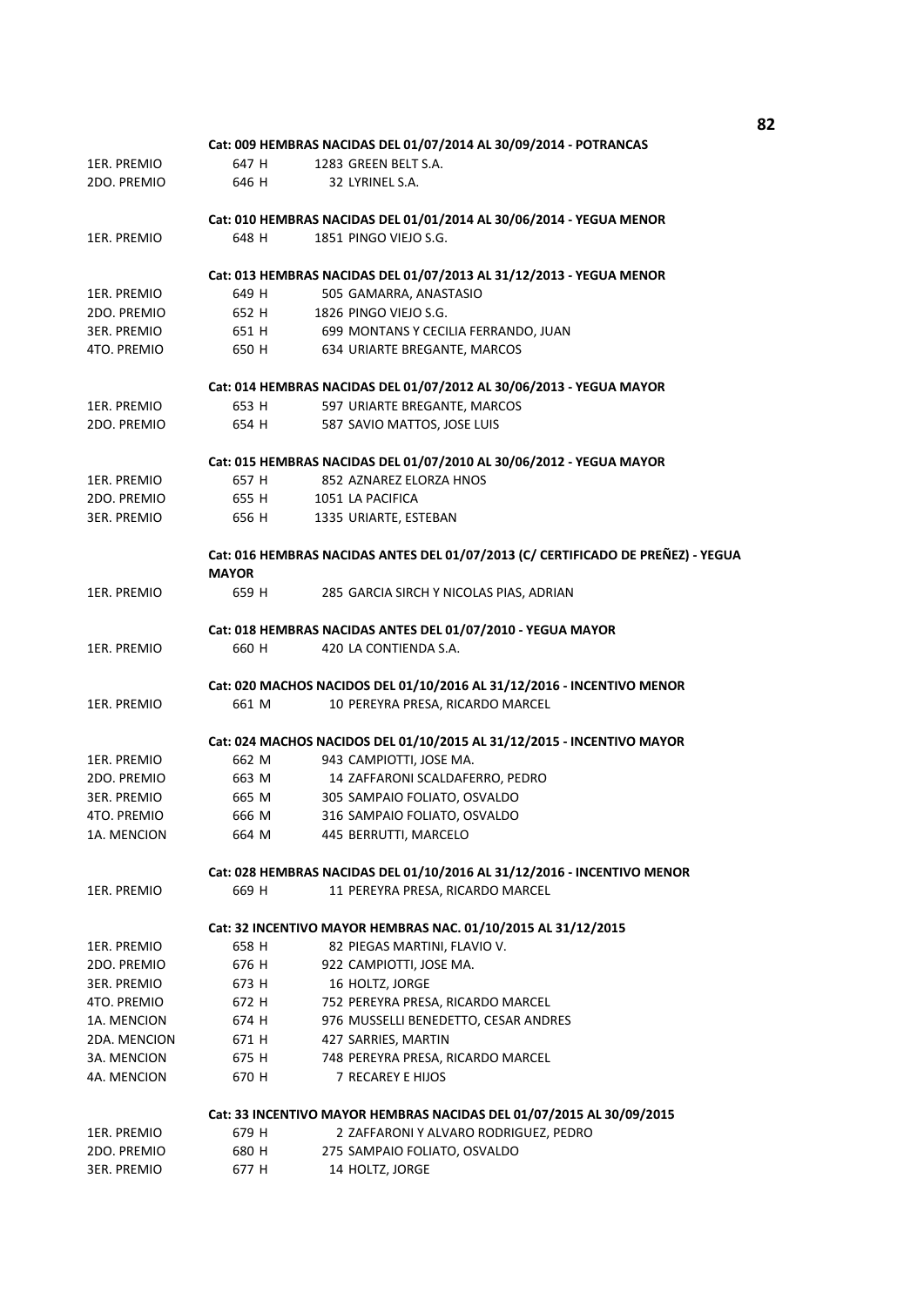```
614 M 903 MUSSELLI BENEDETTO, CESAR ANDRES
   618 M 1543 SAPELLI GUTIERREZ HNOS.
   622 M 259 SAPELLI STIRLING HNOS.
   613 M 60 MACHADO, GUIDO Y GASTON Y RAFAEL ERRAMUN
   625 M 1174 LA PACIFICA
   627 M 1133 LA PACIFICA
   626 M 11 CARPENTER HNOS
   631 M 691 SARRIES, MARTIN
   632 M 1310 PINGO VIEJO S.G.
   629 M 123 SAMPAIO FOLIATO, OSVALDO
   628 M 641 PEREYRA PRESA, RICARDO MARCEL
   637 H 261 SAMPAIO FOLIATO, OSVALDO
   647 H 1283 GREEN BELT S.A.
   635 H 1235 LA PACIFICA
   643 H 1546 SAPELLI GUTIERREZ HNOS.
   649 H 505 GAMARRA, ANASTASIO
   652 H 1826 PINGO VIEJO S.G.
   651 H 699 MONTANS Y CECILIA FERRANDO, JUAN
   648 H 1851 PINGO VIEIO S.G.
   653 H 597 URIARTE BREGANTE, MARCOS
   657 H 852 AZNAREZ ELORZA HNOS
   660 H 420 LA CONTIENDA S.A.
   655 H 1051 LA PACIFICA
   661 M 10 PEREYRA PRESA, RICARDO MARCEL
   669 H 11 PEREYRA PRESA, RICARDO MARCEL
   662 M 943 CAMPIOTTI, JOSE MA.
   663 M 14 ZAFFARONI SCALDAFERRO, PEDRO
CAMPEON INCENTIVO MENOR 
CAMPEONA INCENTIVO MENOR 
CAMPEON INCENTIVO MAYOR 
RESERVADO CAMPEON INCENTIVO MAYOR 
TERCER MEJOR YEGUA MENOR 
CUARTA MEJOR YEGUA MENOR 
CAMPEONA YEGUA MAYOR 
RESERVADA CAMPEONA YEGUA MAYOR 
TERCER MEJOR YEGUA MAYOR 
CUARTA MEJOR YEGUA MAYOR 
CAMPEONA POTRANCA 
RESERVADA CAMPEONA POTRANCA 
TERCER MEJOR POTRANCA 
CUARTA MEJOR POTRANCA 
CAMPEONA YEGUA MENOR 
RESERVADA CAMPEONA YEGUA MENOR 
RESERVADO CAMPEON PADRILLO MENOR 
TERCER MEJOR PADRILLO MENOR 
CAMPEON PADRILLO MAYOR 
RESERVADO CAMPEON PADRILLO MAYOR 
TERCER MEJOR PADRILLO MAYOR 
CUARTO MEJOR PADRILLO MAYOR 
CAMPEON POTRILLO 
RESERVADO CAMPEON POTRILLO 
TERCER MEJOR POTRILLO 
CUARTO MEJOR POTRILLO 
CAMPEON PADRILLO MENOR
```